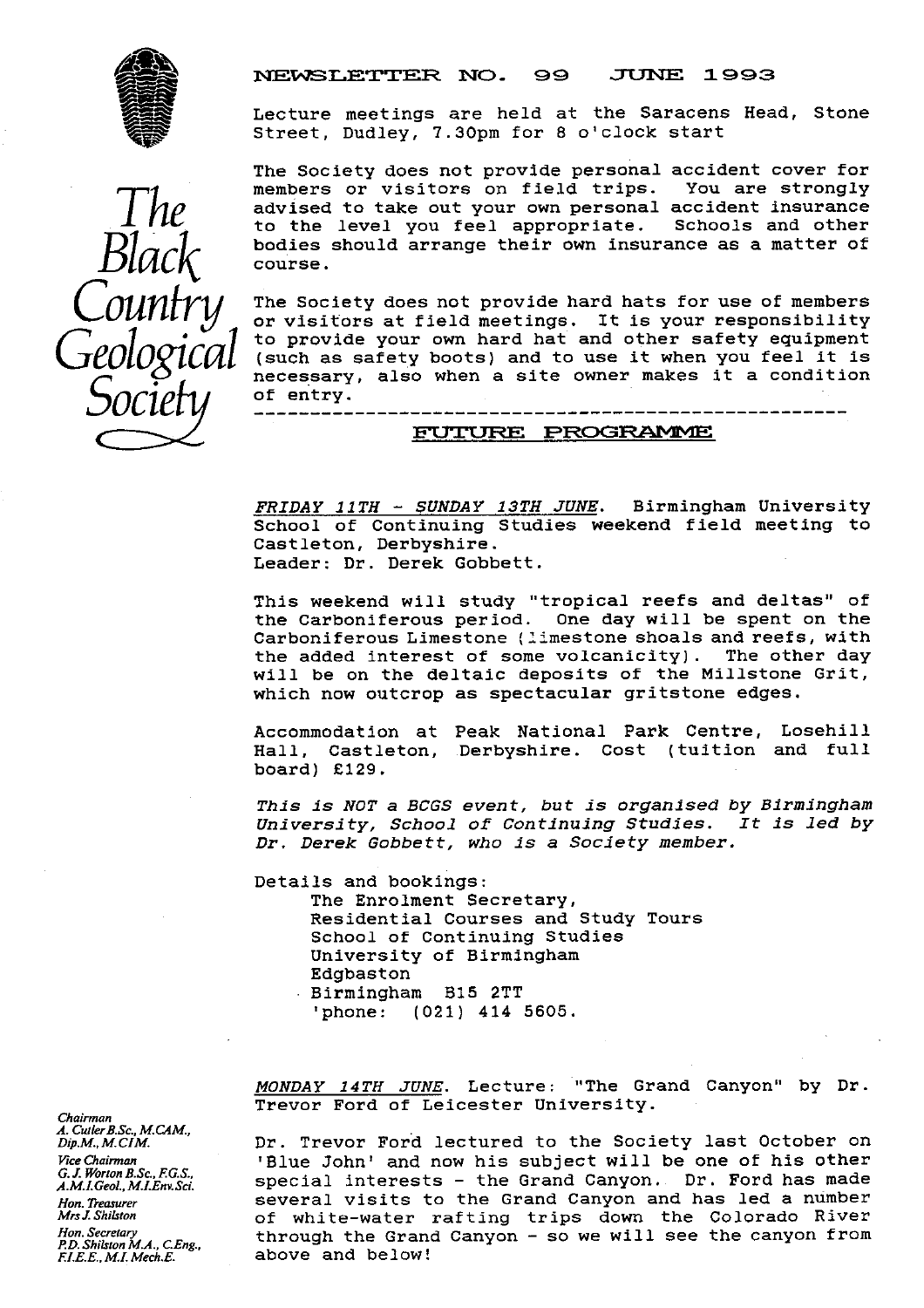SUNDAY 27TH JUNE. Field meeting to Clee Hills. Leader: David Gossage.

Joint meeting with Shropshire Geological Society.

Meet 10.30 a.m. in the car parking area opposite the Victoria pub, Clee Hill village (grid ref: 595752,  $\frac{1}{2}$  Landranger maps 137 and 138). The parking area is on the south side of the A4117 Bewdley-Ludlow road, just on the Ludlow side of the cattle grid.

David Gossage writes: The Clee Hills are made up of some 1100 metres of sedimentary rocks of the Old Red Sandstone, topped by thin representatives of marine Carboniferous rocks and Coal Measures with intrusive dolerites. We shall examine landforms and exposures of rocks typifying this part of the stratigraphic sequence (age 310-420 M *years) in south* Shropshire.

David Gossage, who is a Society member, graduated in geology at Birmingham University. He spent 32 years as a geologist with Shell International including 2 years in London, 10 years in Holland and the rest in the Middle East, North and West Africa.

*SUNDAY 11TH JULY.* Field meeting to Bardon Hill Quarry, Coalville, Leicestershire and Charnwood Forest. Leader: Dr. Frank Ince (The Russell Society).

Meet 10.30 a.m. at the Quarry car park (grid ref; 446128). The quarry is at Bardon on the A50 Ashby-de-la-Zouch to Leicester road, about 6 miles southeast of Ashby.

All visitors must have hard hats *(see note about* hard hats elsewhere *in this newsletter) and will be* expected to sign an *indemnity form.*

The quarrying operations at Bardon Hill expose late Pre-Cambrian volcanic and igneous rocks which have been subjected to tectonic activity producing shatter belts, thrusts and faults. The Pre-Cambrian sequence is separated by a marked unconformity from the Mercia Mudstones of Triassic age and at this junction there is a range of copper minerals.

After visiting the quarry Dr. Ince will lead the party *to* several sites in Charnwood Forest which has many classic exposures of Pre-Cambrian rocks as well as excellent viewpoints for studying the surrounding Midlands geology

*SATURDAY 17TH - SATURDAY* 24TH JULY. International Conference on Geological and Landscape Conservation at Malvern.

The conference will offer lectures, discussion and poster sessions, and exhibitions by sponsors. Also a wide choice of field trips in England and Wales is planned.

Details from: Margaret Phillips, The Company, St. Johns **Innovation Centre, Cowley Road, Cambridge CB4 4WS. 'phone: 0223 421124.**

*29TH AUGUST - 3RD SEPTEMBER.* British Association for the Advancement of Science. 1993 annual meeting entitled "SCIENCE FOR LIFE '93". To be held at Keele Sue Bramley, Science for Life '93 Office, The Darwin Building Keele University, Staffs.<br>ST5 5BG. Tel: 0782 5833 Tel: 0782 583373.

See the EARTH SCIENCES ACTIVITIES sheet with this newsletter.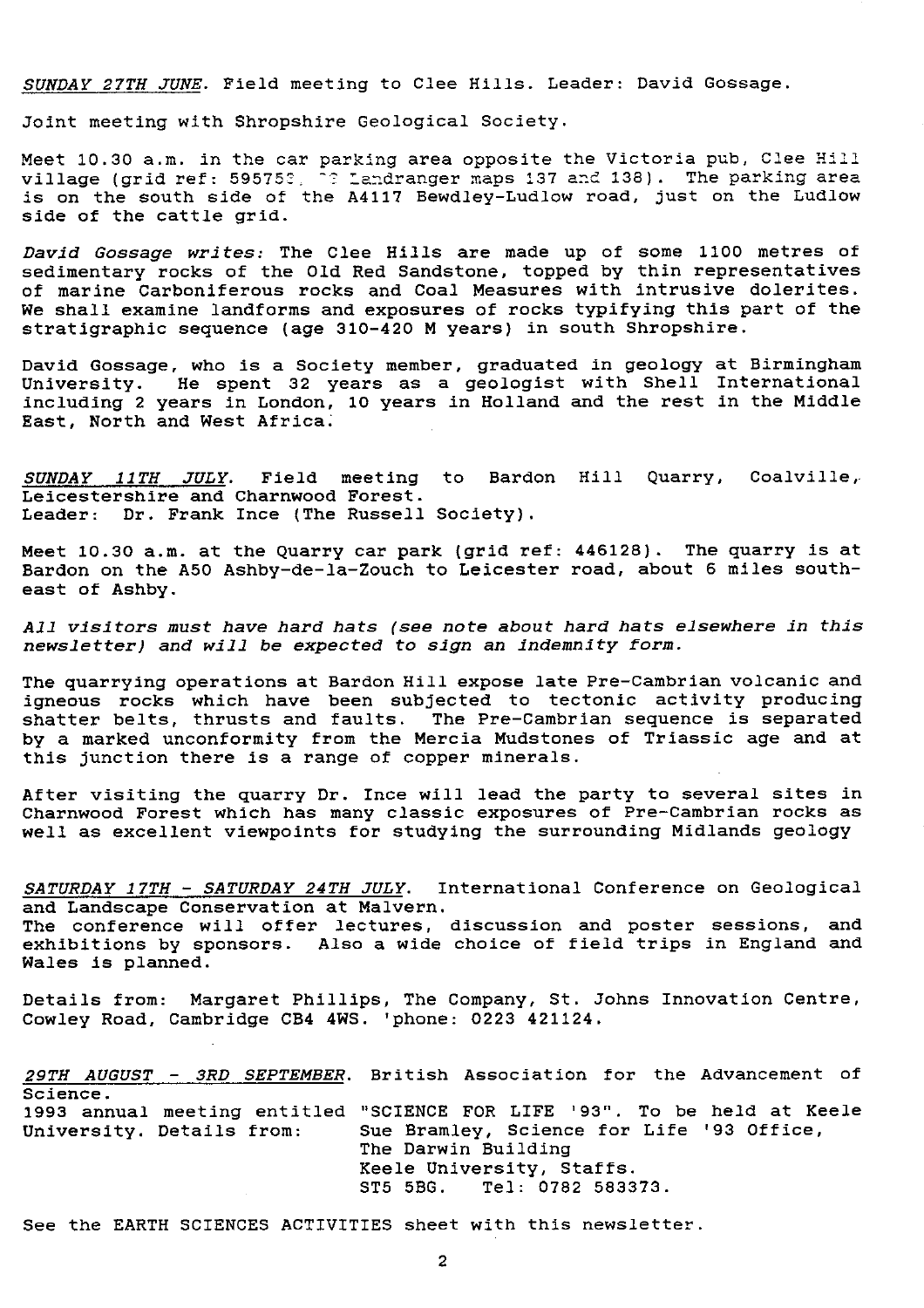#### *SUNDAY 26TH SEPTEMBER*

Field meeting to quarries at Bedworth and Nuneaton visiting Griff Quarry near Bedworth in the morning and Judkin's Quarry near Nuneaton in the afternoon.

Leader: John Crossling (Warwickshire Museum).

Meet at 10.15 a.m. at the entrance to Griff Quarry (grid ref: 361890). This is about 1.5 miles north of Bedworth. Leave M6 motorway at junction 3 then go north on the A444, towards Nuneaton, for about 2.5 miles to a roundabout. Here take the A4113 going south towards Bedworth, after 50 yards take the<br>left turning (Gipsy Lane) and go along it for a quarter of a mile. The left turning (Gipsy Lane) and go along it for a quarter of a mile. quarry entrance is on the right and there is a small car park to the right as you drive into the site.

The Nuneaton area has important exposures of Pre-Cambrian and Cambrian strata, and they are particularly well displayed in these working quarries. It is difficult nowadays to obtain access to working quarries so we are particularly grateful to John Crossling for arranging these visits..

Hard hats are required for this meeting.

*.JNDAY* 11TH OCTOBER. Lecture on mining exploration by John Collier (RTZ Mining and Exploration Ltd.)

#### *SATURDAY 30TH OCTOBER .*

A geological and social event of an afternoon canal trip through the newly opened Dudley canal (duration approx. 2 hours) followed by an optional meal.

Assemble at 2.15 p.m. at Mad O'Rourkes, Hurst Lane, Tipton (near the Black Country Museum) and leave cars there. Go by private bus to the far end of the tunnel at Netherton, travel by barge through the tunnel into Singing Cavern and Little Tess Cavern with their audio-visual displays, past the Black Country Museum site and finish at Mad O'Rourkes around 4.45 pm. A meal will be laid on there for those who want it and have booked in advance.

A booking form for the canal trip and meal is given in this newsletter and will be repeated in the August newsletter.

*wNDA Y 15TH NOVEMBER .* Lecture "Silurian geology from the Pentiands to Pembroke" by Dr. Derek Siviter (University Museum, Oxford).

*SATURDAY 27TH NOVEMBER.* Geological Roadshow at Dudley Museum.

*MONDAY 6TH DECEMBER .* Lecture by David Brown (British Waterways).

*MONDAY 17TH JANUARY 1994 .* Lecture "Black Country Building Stones" by Keith Hodgkiss.

*MONDAY 21ST FEBRUARY, AGM followed by* a talk "The Himalayas" by David Gossage.

# **E1D2 rcJI rpL,**

In pusuit of my argument that Geology is important and a determinant of more than we are generally aware, I've been considering the impact of Geology on bird life. Where strong rocks outcrop at the coast and are eroded to produce cliffs and ledges one may find spectacular breeding colonies of guillemots, razorbills, gulls and fulmars as on the St. Bees sandstone, the chalk of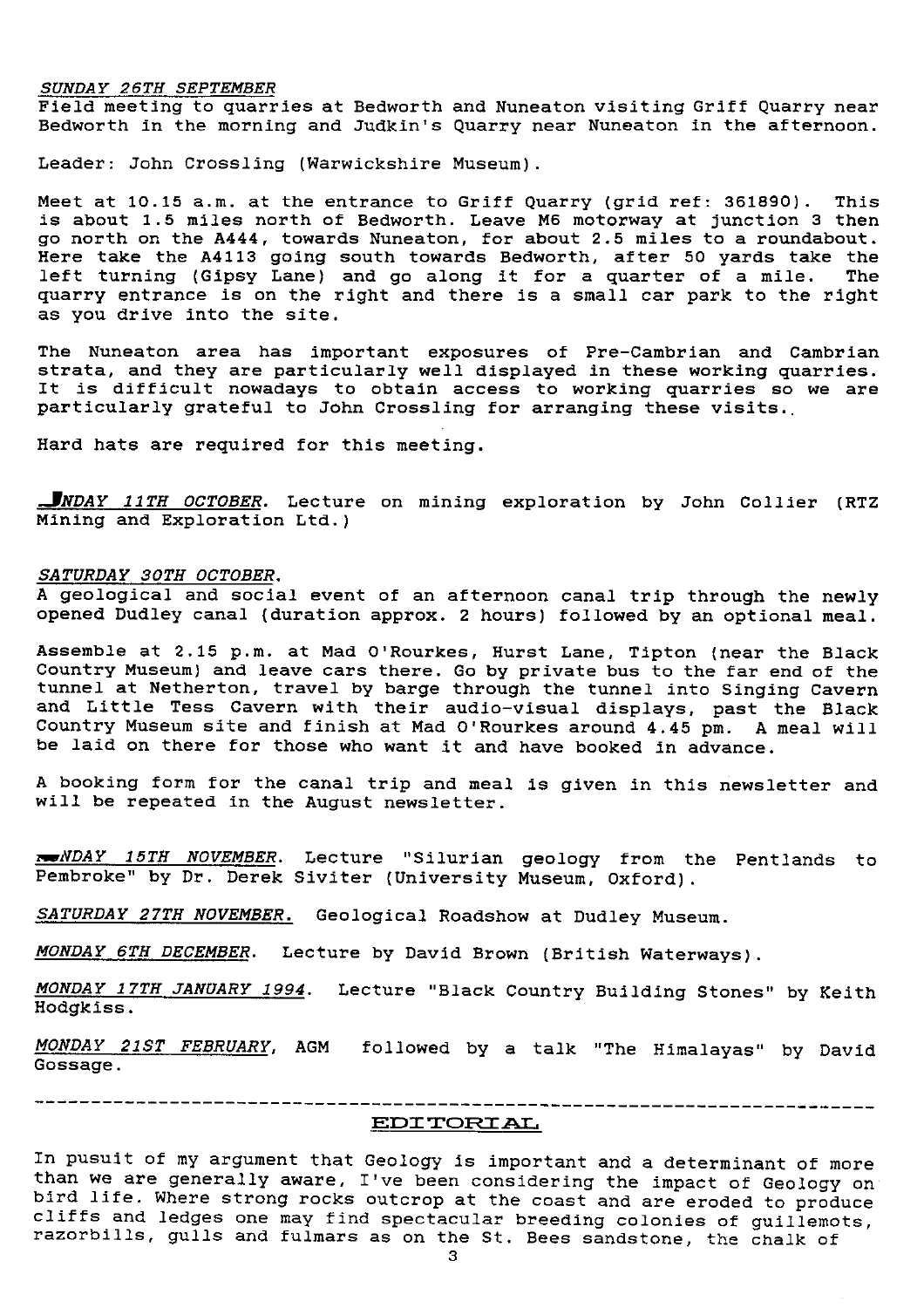Flamborough Head, the Torridonian sandstone of Handa or the dolerite of the Farne Islands. Sand martins and kingfishers in contrast need soft sand in which to burrow while house martins require soft mud.

Excavated gravel terraces provide a superb habitat for ducks and wildfowl as at Kingsbury Water Park. Highly permeable sands of the Brecklands or the Triassic sandstones and pebble beds of Sutton Park or Cannock Chase lead to the heathland habitats of stonechats, whinchats, pipits and yellowhammers. Geology in the making provides estuarine sands for the probing bills of curlew, oyster catchers, redshank and dunlin while turnstones plunder the shingle. The link between birds and rocks can be so strong that many birds have developed petrologically determined camouflaged plumages. (Try searching for turnstones in shingle or ringed plovers eggs on a sandy beach). Convinced? But I'm still searching for the geological explanation for the nuthatch on the Shilston's bird table!

#### ---------------------------------------------------------------------------- **REPORTS**

### The Falkland Islands - An illustrated talk by Sheila Pitts 22nd February.

This talk **was** the story of a 16 day natural history tour of the Falkland Islands in the late summer of February 1992. It was a tour alone because the travel agents, having had the booking for a year, asked me, two weeks before departure, whether I would like to change the dates because no one else had booked. It was of course far too late to rearrange work but resulted in far more freedom for me.

The talk began with the geological setting, maps showing the islands and the nearby South American mainland. The coasts are mostly either low cliffs of near horizontal strata, or white sandy beaches. Inland the country is divided into "soft camp" or "hard camp" and soft camp is where vehicles get bogged. There are no trees and many cushion plants because of the wind. Weather is very like Britain, but with more wind, and calm sunny days are as beautiful as any in Scotland or Ireland. The air is so clear that sunburn is more of a problem when the temperature is in the 70's. High tussoc grass near the coasts make a silent, wind free world for smaller birds. Some seaweed beds are large enough to map, as are the famous stone runs. These quartzite boulders look like rivers which have stopped moving down hillside: from the ridges exposed jaggedly above. They are probably periglacial but the islands were not glaciated in the Pleistocene.

Travel is by Islander aircraft or four wheel drive vehicles across country. Being "bogged" in a Land Rover seems to be a local initiation rite. happened to me on my first day and from then on local friendliness was complete.

There were inevitable reminders of war, ten years on. Areas which contain mines are wired off, including a beautiful sandy beach near Port Stanley. Most of the wildlife is not heavy enough to detonate explosives.

I stayed in wildlife lodges with en-suite facilities and local guides to drive me to and from coasts and lakes. Elephant seals were moulting and snorting near one lodge, looking like outsize fat sardines with big noses. Little tussoc birds perched on them looking for much smaller wildlife.

Most days I walked along coasts, and at packed lunch time sat with penguins. Lunch wasn't fishy enough for them but I loved their company. There were large colonies of cheeky red-eyed Rockhoppers, sometimes sharing with cormorants, Gentoos with their white headphones, shy Magellans and the regal, golden waist-high Kings.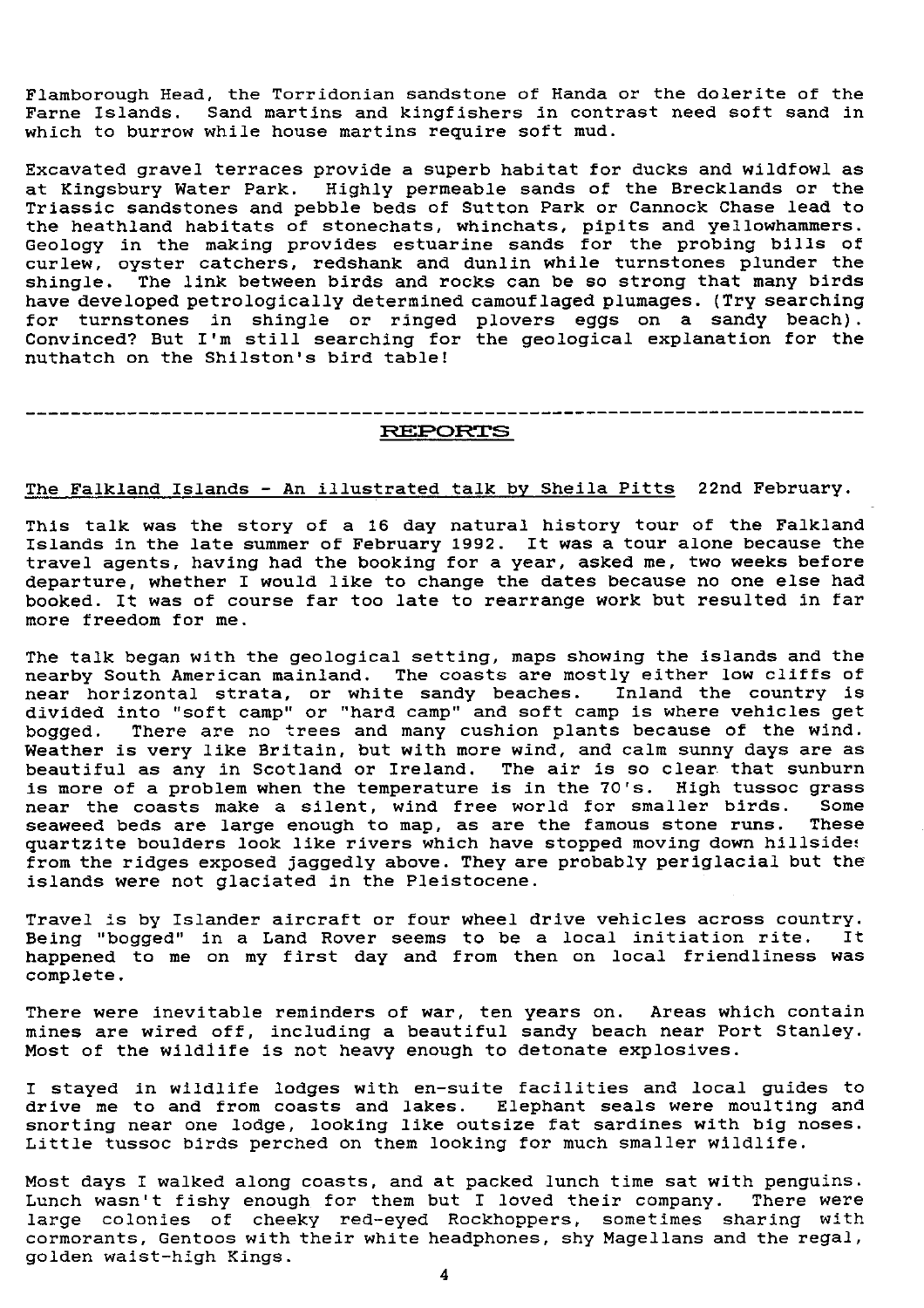It is easy to see why the islanders love their islands and know so much about wildlife. Falkland or English couples work all the daylight hours running a lodge, growing the food, cooking meals including the bread, cutting peat and being interrupted to drive across an island and chase sheep whenever a plane lands on a grass strip.

I have a dream that these islands and their wildlife should be taken out of politics and become a world class national park. It wouldn't matter if a penguin ate an occasional United Nations blue beret.

SHIELA PITTS

#### Report on the visit to the Lapworth Museum, University of Birmingham 3rd March 1993.

Do we still produce those great eccentrics and polymaths who seemed to characterise, and at times dominate, that incredible Victorian period? Was their dedication and single-mindedness the product of an age which encouraged originality, when change had not reached the frenetic levels of today?

The pressures to conform, the rise of "organisation man", the "scientific" fitting of people into the pigeon hole allegedly best suited to their talents, and the emphasis on commercial values are just some of the influences which may be inimical to original minds today. Such thoughts wer $\epsilon$ provoked by the sight of Professor Lapworth's memorabilia - his artifacts, his beautiful maps and diagrams, those photographs with his penetrating eyes, and above all the Lapworth Museum itself, now one of the five National Geology Collections in the U.K.

The curator, Dr. Paul Smith, outlined its development from Mason College in the 1880's when Lapworth **was** appointed to the first Chair in Geology, to the completion of the present building in 1913 (on land donated by the Cadbury family) as part of the University of Birmingham, and more recently the amalgamation with the Aston University collection.

How fascinating to hear that it was requisitioned during the First World War as an hospital. What contemporary of Rupert Brook or Wilfred Owen lay there, nerhaps in mortal agony, staring at the ceiling which now looked down on our :hering of well fed prosperous folk. Perhaps the floor had run with blood! Just then an unfortunate slip precipitated one poor soul's skull against a chair mingling his blood with the ghostly blood of yesteryear. I hope he is now fully recovered.

As a Geographer with strong leanings to Meteorology and Climatology I am in the delightful position of being fascinated by Geology but relatively still on the edge and, therefore, able to enjoy it in a naive and uncluttere manner. This is my idiosyncratic list of those things which made an impact on me.

I stood open-mouthed at the sight of Sir Charles Holcroft's original display cases, one of which contained (by my count) 57 near perfect specimens of trilobites, including 10 perfect Calymene *blumenbachi. I* hate to think how long I have spent unsuccessfully searching for a decent trilobite in the Wren's Nest. Incidentally, Holcroft was another great Victorian character who propspered as an Iron Master in the Black Country and developed a penchant for collecting fossils particularly trilobites, many of which he purchased from one of the fossil dealers on Dudley, Woodall - a common Black Country name. Holcroft's original catalogue is preserved in the Museum.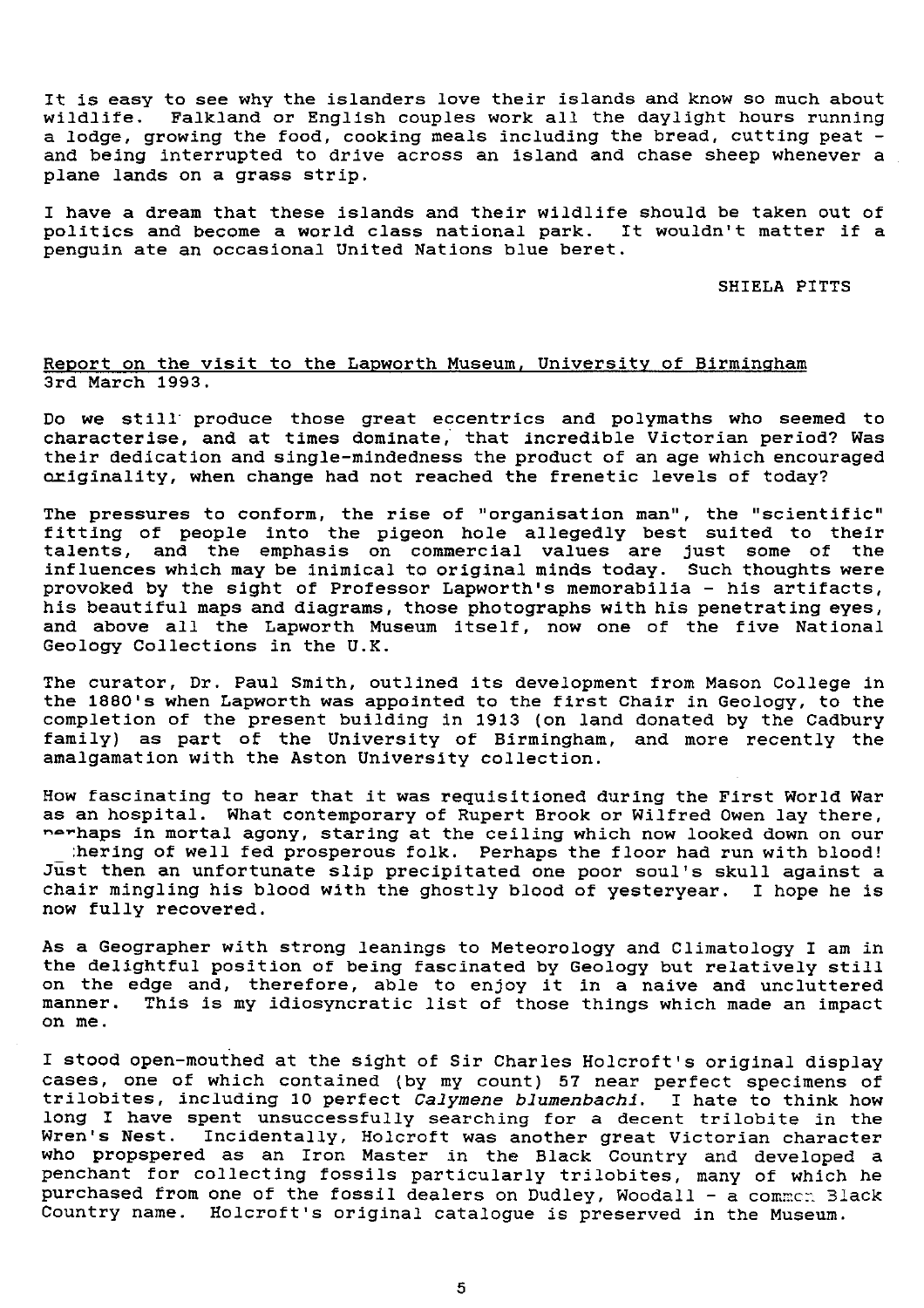How long does it take to count 250,000 specimens? Well, that's how many the Museum has - 50,000 being of very great importance. Some apparently belong to the Geological Survey of Canada "borrowed" by Lapworth over 100 years ago - they now want them back! How many of us were able to assuage out twinges of conscience over some hastily purloined specimen with this knowledge?

I am deeply impressed by the sheer intellectual effort involved in the study of rather colourless graptolites. To develop the idea of correlating geographically dispersed strata by identifying their fossil content as Lapworth did, required tremendous persistence and meticulousness.

Those ancient tribes of Albion enjoyed a new lease of life with the help of Sedgwick (Cambrian), Lapworth (Ordovician) and Murchison (Silurian). Lapworth had had the intellectual grasp to resolve the overlapping controversy between the other two by bringing in the Ordovices.

Many of you will recognise my frisson of delight when at last I saw specimens of a fossil which had for long eluded me. More than 35 years ago I had searched in vain for the "Delabole Butterfly" (a Spirifera brachiopod) in what was claimed to be the largest hole in Briatin - a vast slate quarry in Cornwall.

Did anyone else notice that beautiful collection of Geological Survey Maps on display in a nearby corridor?

Do you think Fred Hoyle might remain in a "steady state" at the sight of archaeopterix in the Soinhofen Limestone? Sorry about this little piece of mischief for I do believe him to be one of the few great original thinkers of today - even though he occasionally gets it horribly wrong!

Down to terra firma with the warm words of Professor Hawkes to the department's alumni (none of whom go back as far as the Pleistocene!) and to our Society members. We thank him, and Doctor Smith, very much for allowing us this visit.

Why do I always overeat when there is a buffet? It must be testimony to the excellence of the lunch provided - certainly not my greed!

#### GORDON HENSMAN

## Meetina held on Monday 29th March 1993

"GOLD" and "DINOSAUR" - two words dear to a geologist's heart, and both mentioned in the lively and informative lecture given by Dr. Frank Ince of the Russell Society.

Dr. Ince's subject was "THE GEOLOGY AND MINERALOGY OF LEICESTERSHIRE". He opened by saying that his talk could be considered as an introduction and background to the proposed field trip that he will be leading later this year to some of the areas under discussion.

The lecture was well illustrated by slides, the first of which was the POSTCARD MAP familiar to all O.U. Geology students. From this Dr. Ince pointed out that the general geology of the British Isles outcrops SW-NE roughly parallel from the Channel to the North Sea.

Leicestershire lies very near the centre of England and includes a large part of the Central Plateau formed of Trias and Lower Lias. Pre-Cambrian Rocks of Charnwood Forest region consist of a thick mass of tuff with overlying grits and shales and are overlaid by drift deposits of boulder clay.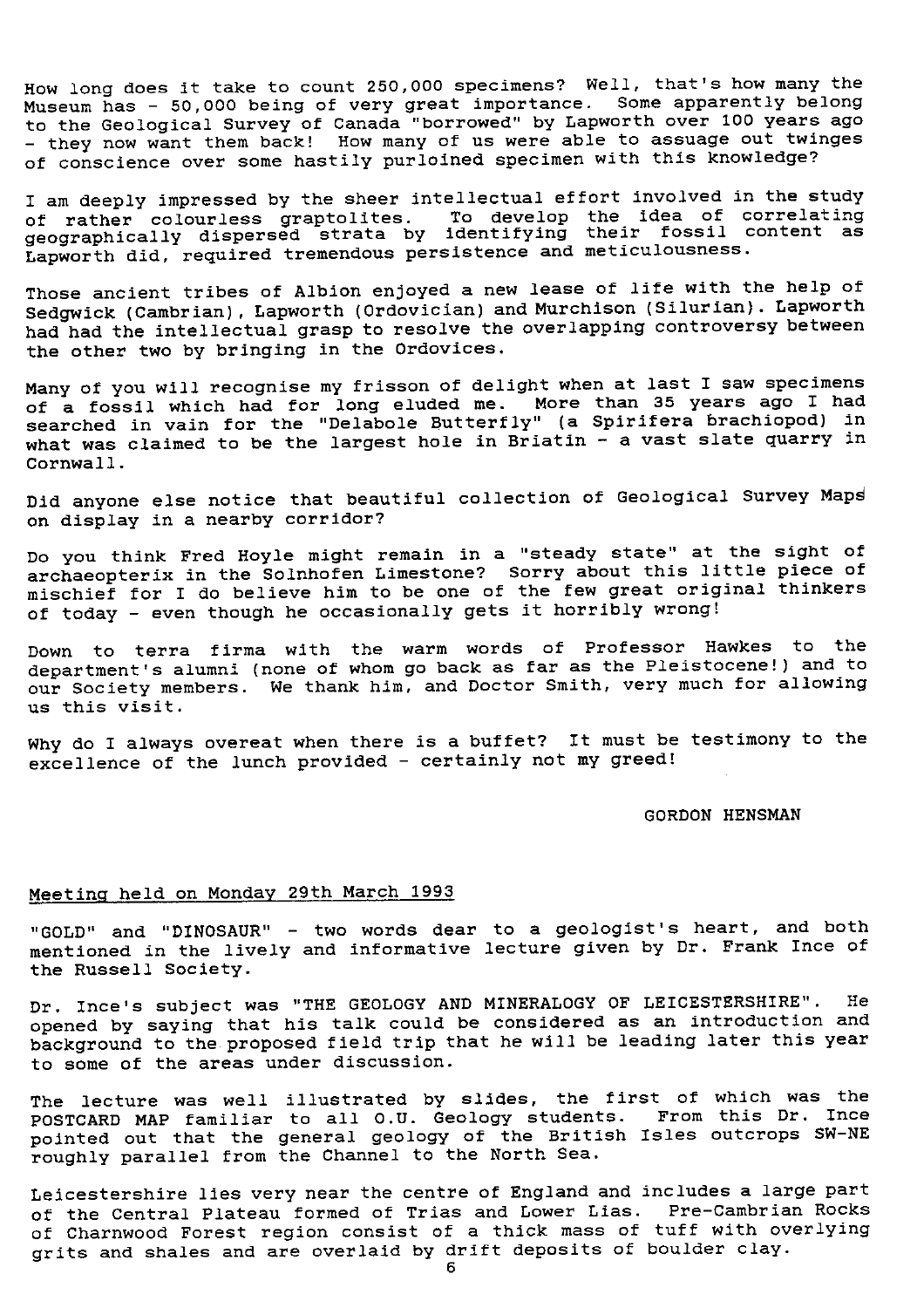Several types of igneous masses have been intruded into these rocks - at Markfield Bradgate and Craft, diorite or quartz-diorite; at Mountsorrell granodiorite and at Whitwick porphyritic dacite.

Dr. Ince explained that this area formed a plunging anticline with its major axis NW-SE. A slide of an O.U. model illustrated this point.

The Pre-Cambrian era was one of great volcanic activity. Vast flows of lava poured from sub-aerial volcanoes and large quantities of volcanic detritus were ejected. Portions of this land sank below sea-level and material from volcanic products spread out in more or less stratified beds. This point was pictured on a slide showing the Mount St. Helens eruption, the mountain issuing forth dense black clouds of pyroclastic material which we could imagine settling on comparatively still waters and sinking to the bottom. The Pre-Cambrian rocks are covered by desert deposits of the Trias. At this time crystals of sodium chloride were formed. These were subsequently covered by insoluble material. During the passage of time the NaCl dissolved away and its place was taken by dolomite forming pseudomorphic "crystals". Dr. Ince showed a slide to illustrate the result of this process and followed that with several slides that gave us a good idea of the very diverse peralogy of Leicestershire. Two slides that were not of minerals were ripple-bedding and a DINOSAUR'S FOOTPRINT in Triassic marl.

The next set of slides depicted the area that we shall visit in July. Most of the quarries are now being worked for roadstone, digging down to the hard volcanic rock. Dr. Ince raised out hopes by telling us there was GOLD in them thar hills but dashed them again by saying that it was (a) spoken for and (b) so microscopic that we would be unlikely to spot it. We were also shown a slide of a diagram of a sulphide vein topped with a GOSSAN or IRON HAT.

In answer to a question Dr. Ince said that there was no indication of placer deposits in the area.

It was exciting to see the excellent display of hand specimens that Dr. Ince had laid out for our inspection. From the Craft quarry there were examples of marcasite on calcite and marcasite on calcite on ANALCIME, a sodium zeolite. The other zeolite on display was the calcium salt LAUMONTITE.

bre were several specimens that showed the marked copper mineralisation of ... area: malachite on aragonite from Bardon Hill, native copper, malachite and cuprite together, from the same place, and a sample of AZURITE.

The original of the slide of the NaCl dolomite was on show and a specimen of the sinisterly named uraniferous mineral COFFINITE from the Gypsy Lane Brick pit. Buddon Wood was represented by a specimen of GOETHITE, which may have formed part of a gossan.

Althogether the lecture, the slides and the specimens made a most interesting and enjoyable evening. I am sure we are all looking forward to July.

7

BARBARA S. RUSSELL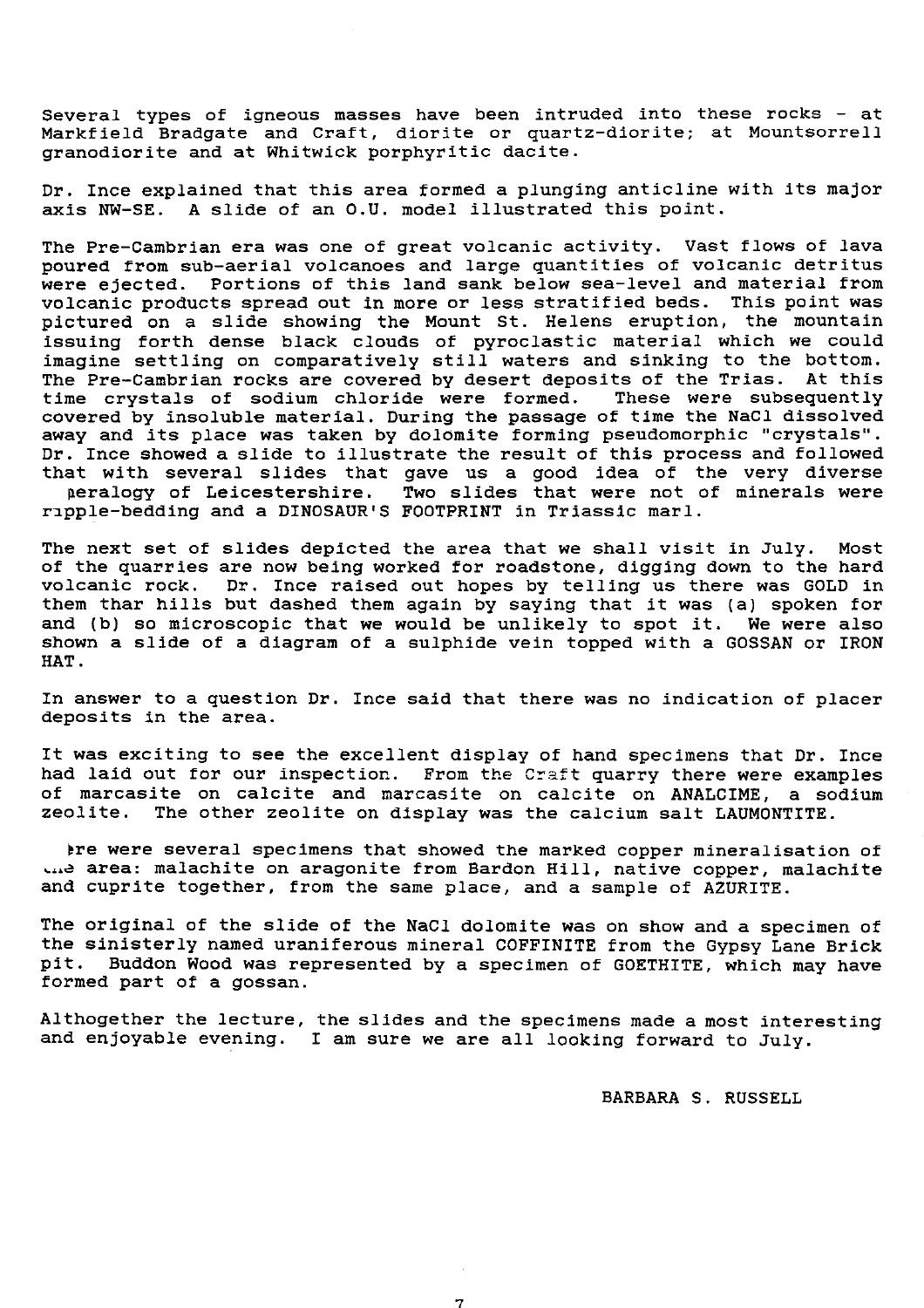#### ITEMS IN BRIEF

1. Welcome to new members

Karen James - Castle Vale Anna Browning - Warley peter Worrall - Kidderminster Heidi Howell - Oldbury Dr. Peter Bent - Bilston Lance Payne - Wombourne David Price & family - Kidderminster Roger Bennett & family - Harborne

2. Best wishes to Paul Shilston for a long and happy retirement (my only concern is that the Society will suffer from a reduced service as Paul finds himself busier than ever). The Society owes a great debt to the efficiency, professionalism and foresight that Paul brings to his post as Secretary.

 $\sim$ 

Exate Ashcroft Canel Controllering Paul Shilston Paul Shilston<br>18 Worcester Lane Paul Controllering Paul Shilston Sutton Coldfield<br>B75 5NB

Tel: 021 308 6783 Tel; 021 459 3603

#### Editor Secretary

16 St. Nicolas Gardens<br>Kings Norton Birmingham B38 8TW